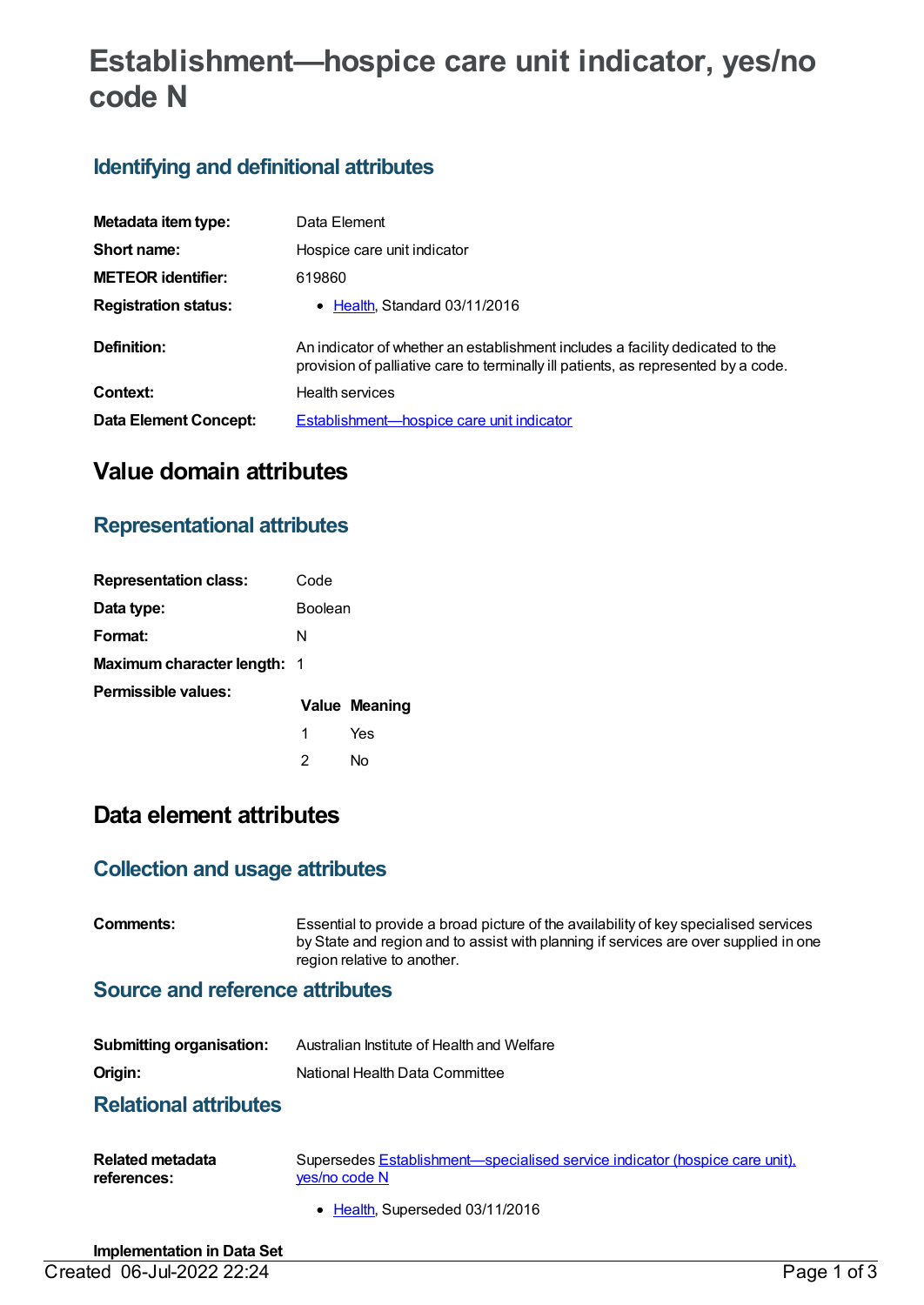**Specifications:** Local Hospital [Networks/Public](https://meteor.aihw.gov.au/content/713848) hospital establishments NMDS 2020–21[Health](https://meteor.aihw.gov.au/RegistrationAuthority/12), Superseded 05/02/2021

*Implementation start date:* 01/07/2020

*Implementation end date:* 30/06/2021

*Conditional obligation:*

This metadata item is only required for the **Public Hospital Establishments (PHE)** reporting level. It is collected once for each PHE.

Local Hospital [Networks/Public](https://meteor.aihw.gov.au/content/727356) hospital establishments NMDS 2021–22[Health](https://meteor.aihw.gov.au/RegistrationAuthority/12), Superseded 17/12/2021

*Implementation start date:* 01/07/2021

*Implementation end date:* 30/06/2022

*Conditional obligation:*

This metadata item is only required for the **Public Hospital Establishments (PHE)** reporting level. It is collected once for each PHE.

Local Hospital [Networks/Public](https://meteor.aihw.gov.au/content/742044) hospital establishments NMDS 2022–23[Health](https://meteor.aihw.gov.au/RegistrationAuthority/12), Standard 17/12/2021

*Implementation start date:* 01/07/2022

*Implementation end date:* 30/06/2023

*Conditional obligation:*

This metadata item is only required for the **Public Hospital Establishments (PHE)** reporting level. It is collected once for each PHE.

Local Hospital [Networks/Public](https://meteor.aihw.gov.au/content/756101) hospital establishments NMDS 2023–24[Health](https://meteor.aihw.gov.au/RegistrationAuthority/12), Recorded 24/06/2024

*Implementation start date:* 01/07/2023

*Implementation end date:* 30/06/2024

*Conditional obligation:*

This metadata item is only required for the **Public Hospital Establishments (PHE)** reporting level. It is collected once for each PHE.

Public hospital [establishments](https://meteor.aihw.gov.au/content/643172) data element cluste[rHealth](https://meteor.aihw.gov.au/RegistrationAuthority/12), Superseded 25/01/2018

*Implementation start date:* 01/07/2017